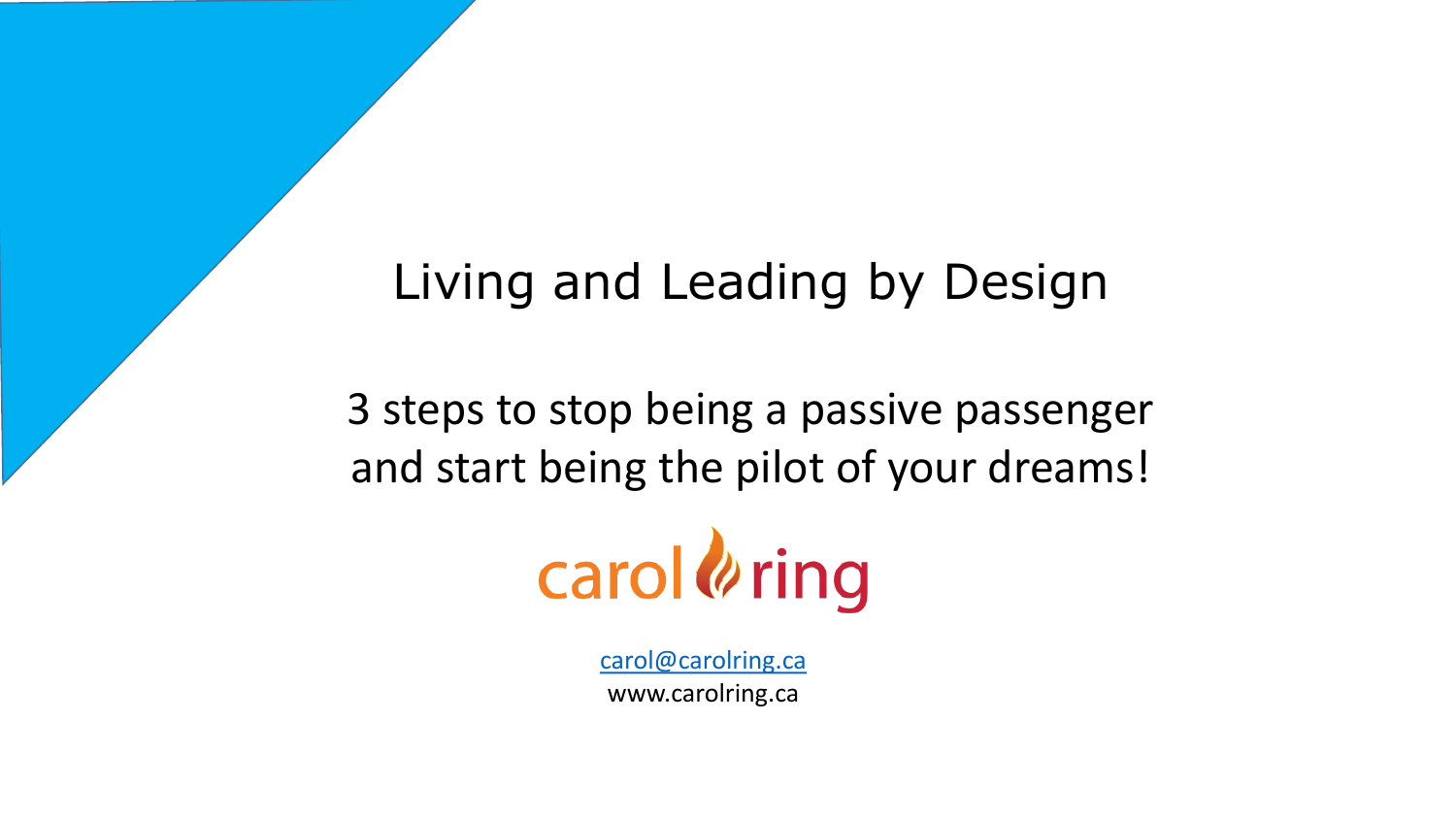## What's Your Perspective? Exercise #1

#### **Instructions:**

- 1. Place your name in the central box
- 2. Think about the different aspects of your life (family, work, volunteer, associations, parent groups, friends. Create a box for each one and place a number for the amount of people that fall into that group in the corner of the box. Add as many boxes as you need.
- 3. Add up the total number of people in your sphere and place that number in this box:

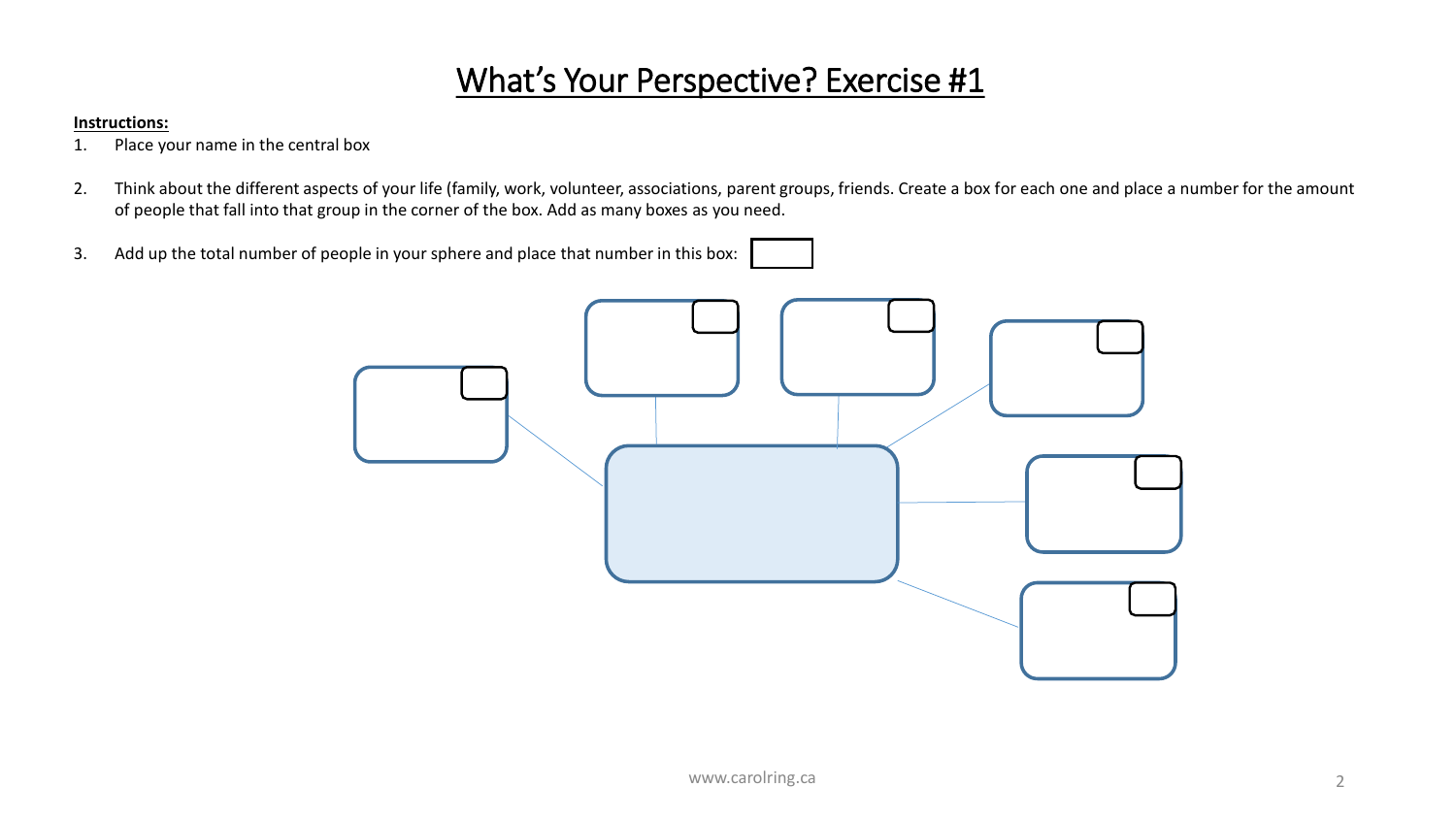### **What's Your Perspective? Exercise #1 Fuel for Thought**

What messages are they getting about you?  $\blacktriangleright$ 

 $\triangleright$  How would they describe you?

 $\triangleright$  Are you different in one area of your life than others?

If you could change one thing about the message you're conveying - what would it be?  $\blacktriangleright$ 

How can you invite more diversity and inclusion into your network?  $\blacktriangleright$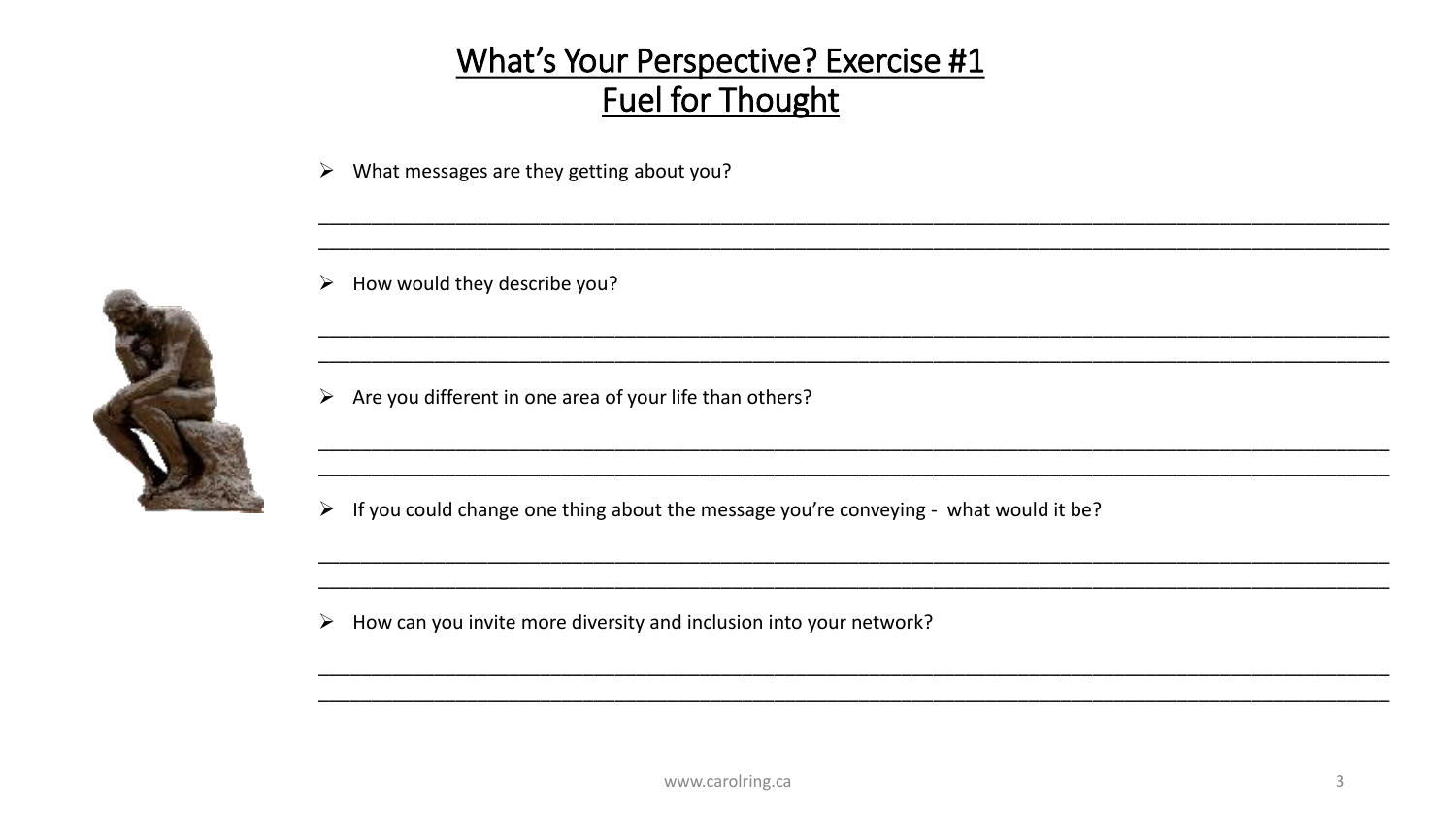### What's Your Perspective? Exercise #2



#### **Instructions:**

1. Consider each aspect of your life. Rate each one from 0 to 10 were 0 is as poor as it can get and 10 means that everything is really amazing in this area.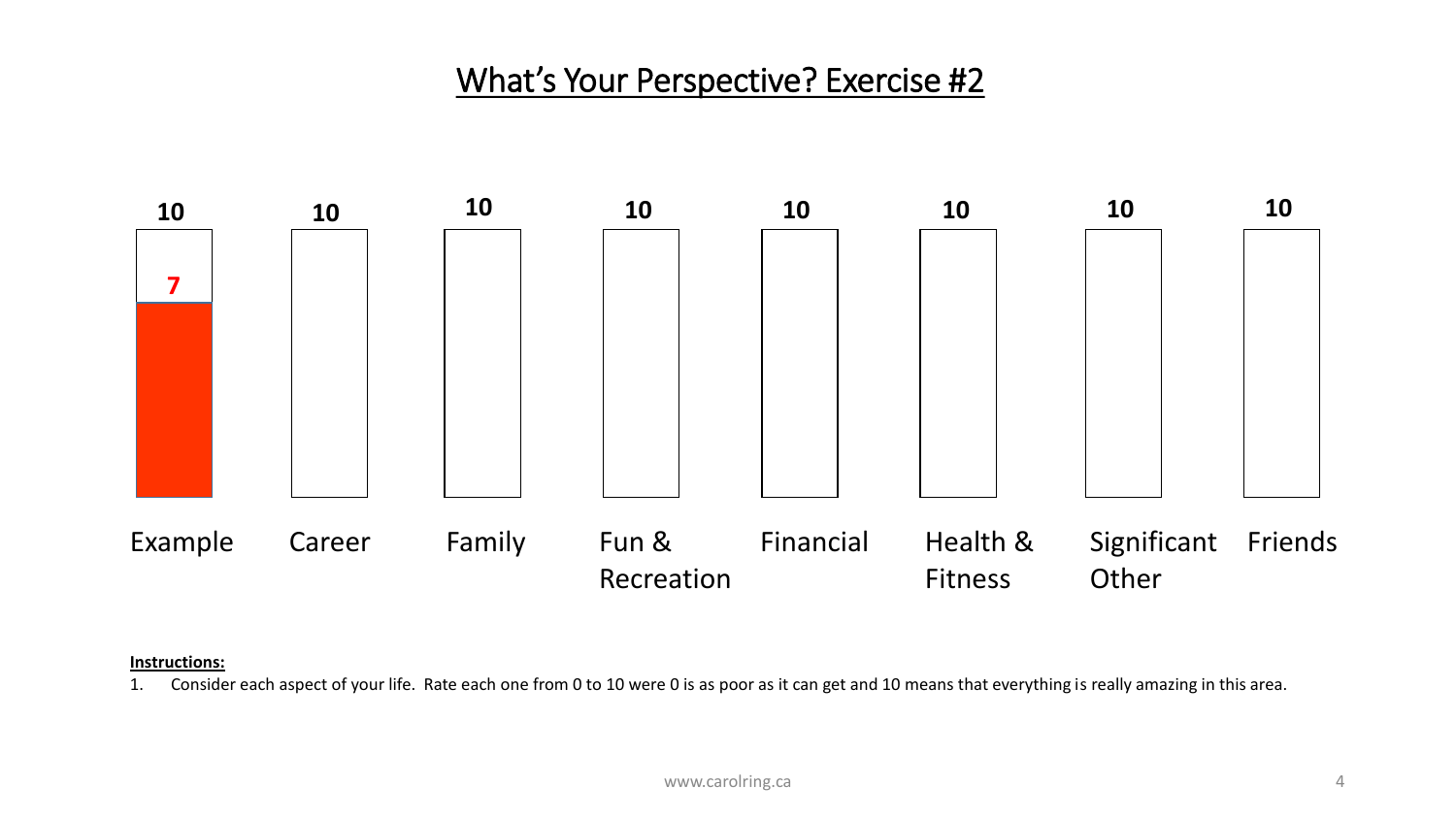## What's Your Perspective? Exercise #2 Fuel for Thought

 $\triangleright$  What are the most important things to focus on from this perspective?



\_\_\_\_\_\_\_\_\_\_\_\_\_\_\_\_\_\_\_\_\_\_\_\_\_\_\_\_\_\_\_\_\_\_\_\_\_\_\_\_\_\_\_\_\_\_\_\_\_\_\_\_\_\_\_\_\_\_\_\_\_\_\_\_\_\_\_\_\_\_\_\_\_\_\_\_\_\_\_\_\_\_\_\_\_\_\_\_\_\_\_

 $\triangleright$  Where would you like to make changes?

 $\triangleright$  When you find yourself getting caught up in the details, take a step back and look at the big picture.

\_\_\_\_\_\_\_\_\_\_\_\_\_\_\_\_\_\_\_\_\_\_\_\_\_\_\_\_\_\_\_\_\_\_\_\_\_\_\_\_\_\_\_\_\_\_\_\_\_\_\_\_\_\_\_\_\_\_\_\_\_\_\_\_\_\_\_\_\_\_\_\_\_\_\_\_\_\_\_\_\_\_\_\_\_\_\_\_\_\_\_

\_\_\_\_\_\_\_\_\_\_\_\_\_\_\_\_\_\_\_\_\_\_\_\_\_\_\_\_\_\_\_\_\_\_\_\_\_\_\_\_\_\_\_\_\_\_\_\_\_\_\_\_\_\_\_\_\_\_\_\_\_\_\_\_\_\_\_\_\_\_\_\_\_\_\_\_\_\_\_\_\_\_\_\_\_\_\_\_\_\_\_ \_\_\_\_\_\_\_\_\_\_\_\_\_\_\_\_\_\_\_\_\_\_\_\_\_\_\_\_\_\_\_\_\_\_\_\_\_\_\_\_\_\_\_\_\_\_\_\_\_\_\_\_\_\_\_\_\_\_\_\_\_\_\_\_\_\_\_\_\_\_\_\_\_\_\_\_\_\_\_\_\_\_\_\_\_\_\_\_\_\_\_ \_\_\_\_\_\_\_\_\_\_\_\_\_\_\_\_\_\_\_\_\_\_\_\_\_\_\_\_\_\_\_\_\_\_\_\_\_\_\_\_\_\_\_\_\_\_\_\_\_\_\_\_\_\_\_\_\_\_\_\_\_\_\_\_\_\_\_\_\_\_\_\_\_\_\_\_\_\_\_\_\_\_\_\_\_\_\_\_\_\_\_

 $\triangleright$  Does what you're worrying about really matter at the end of the day?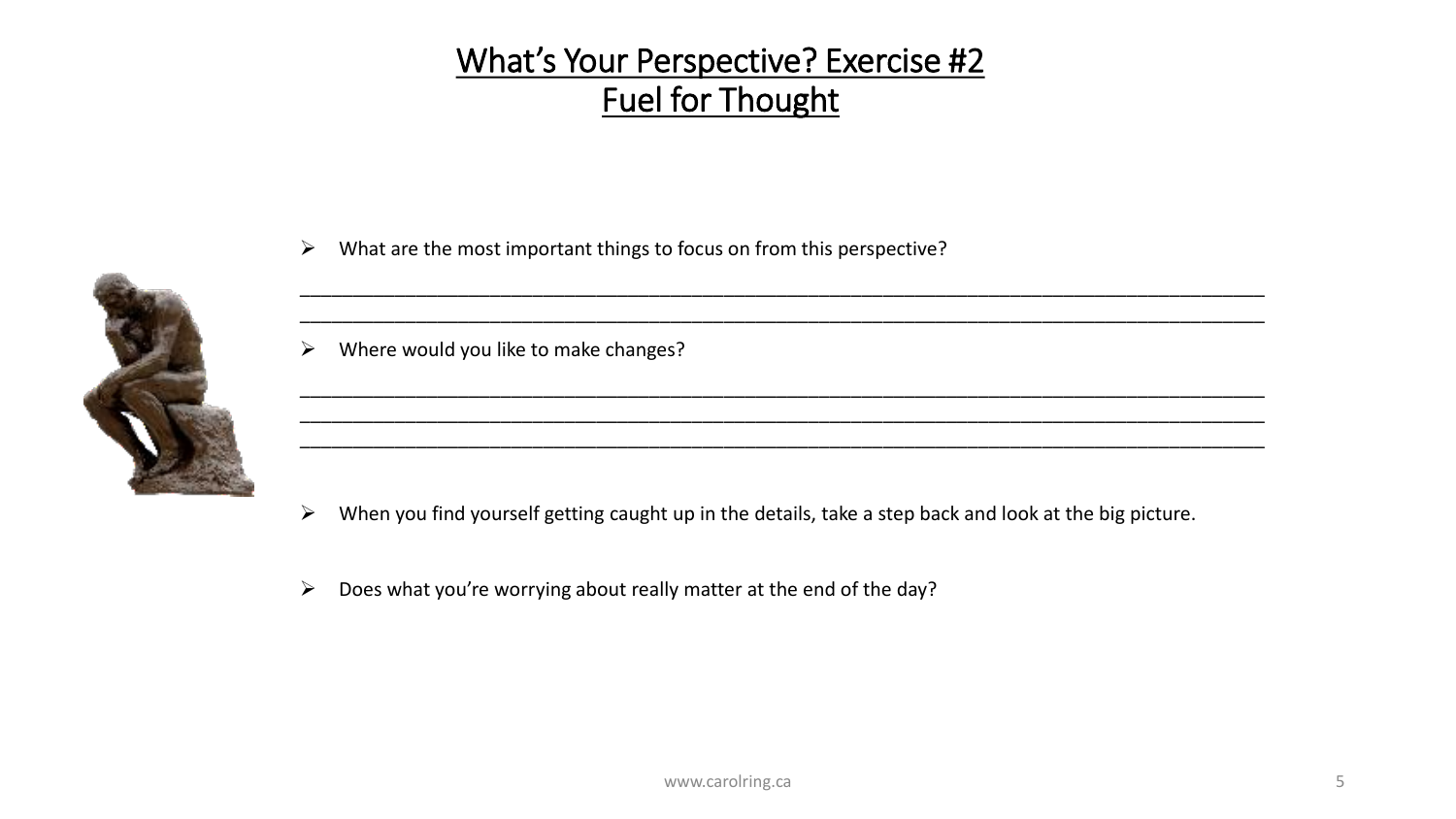#### **Instructions:**

1. Review the list of values below and check off the words that resonate for you. This is not about the values you'd like to have, or think you should have. There are nor right or wrong values. Select all the words that you feel connected to.

| <b>Risk</b><br>$\Box$      | $\Box$                    | Grace                     | $\Box$ | Togetherness    | $\Box$ | Accomplishment         |
|----------------------------|---------------------------|---------------------------|--------|-----------------|--------|------------------------|
| Impact<br>$\Box$           | $\Box$                    | Serve                     | $\Box$ | Empathize       | $\Box$ | Travel                 |
| Design<br>$\Box$           | $\Box$                    | Learn                     | $\Box$ | Relate with God | $\Box$ | Faith                  |
| Sensations<br>$\Box$       | $\Box$                    | Guide                     | $\Box$ | Educate         | $\Box$ | Competition            |
| Expert<br>$\Box$           | $\Box$                    | Have fun                  | $\Box$ | Triumph         | $\Box$ | Community              |
| Wealth<br>$\hfill \square$ | $\Box$                    | Attractiveness            | $\Box$ | Family          | $\Box$ | Innovation             |
| $\Box$                     | Problem Solving<br>$\Box$ | Assist                    | $\Box$ | Support         | $\Box$ | Peace                  |
| Imagination<br>$\Box$      | $\Box$                    | <b>Social Interaction</b> | $\Box$ | Be passionate   | $\Box$ | Respect                |
| To glow<br>$\Box$          | $\Box$                    | Cause                     | $\Box$ | Instruct        | $\Box$ | Cooperation            |
| Honesty<br>$\Box$          | $\Box$                    | Sensual                   | $\Box$ | Score           | $\Box$ | Arts                   |
| Gamble<br>$\Box$           | $\Box$                    | Being alone               | $\Box$ | Harmony         | $\Box$ | Power and authority    |
| Stimulate<br>$\Box$        | $\Box$                    | Physical challenge        | $\Box$ | Enlighten       | $\Box$ | Locate                 |
| Conceive<br>$\Box$         | $\Box$                    | Uncover                   | $\Box$ | Win over        | $\Box$ | Flexible work schedule |
| Freedom<br>$\Box$          | $\Box$                    | Inspire                   | $\Box$ | Take risk       | $\Box$ | Creativity             |
| $\Box$                     | Set standards<br>$\Box$   | Play games                | $\Box$ | Loyalty         | $\Box$ | Experiment             |
| Courage<br>$\Box$          | $\Box$                    | Quality                   | $\Box$ | Fame            | $\Box$ | Privacy                |
| Encourage<br>$\Box$        | $\Box$                    | Improve                   | $\Box$ | Danger          | $\Box$ | Facilitate             |
| Assemble<br>$\Box$         | $\Box$                    | Magic                     | $\Box$ | Stability       | $\Box$ | Independence           |
| To feel good<br>$\Box$     | $\Box$                    | Influence                 | $\Box$ | Money           | $\Box$ | Integrity              |
| $\Box$                     | Be entertained<br>$\Box$  | Venture                   | $\Box$ | Truth           | $\Box$ | Decisive               |
| Coach<br>$\Box$            | $\Box$                    | Minister to               | $\Box$ | Dominate field  | $\Box$ | Achievement            |
| Friendship<br>$\Box$       |                           |                           |        |                 |        |                        |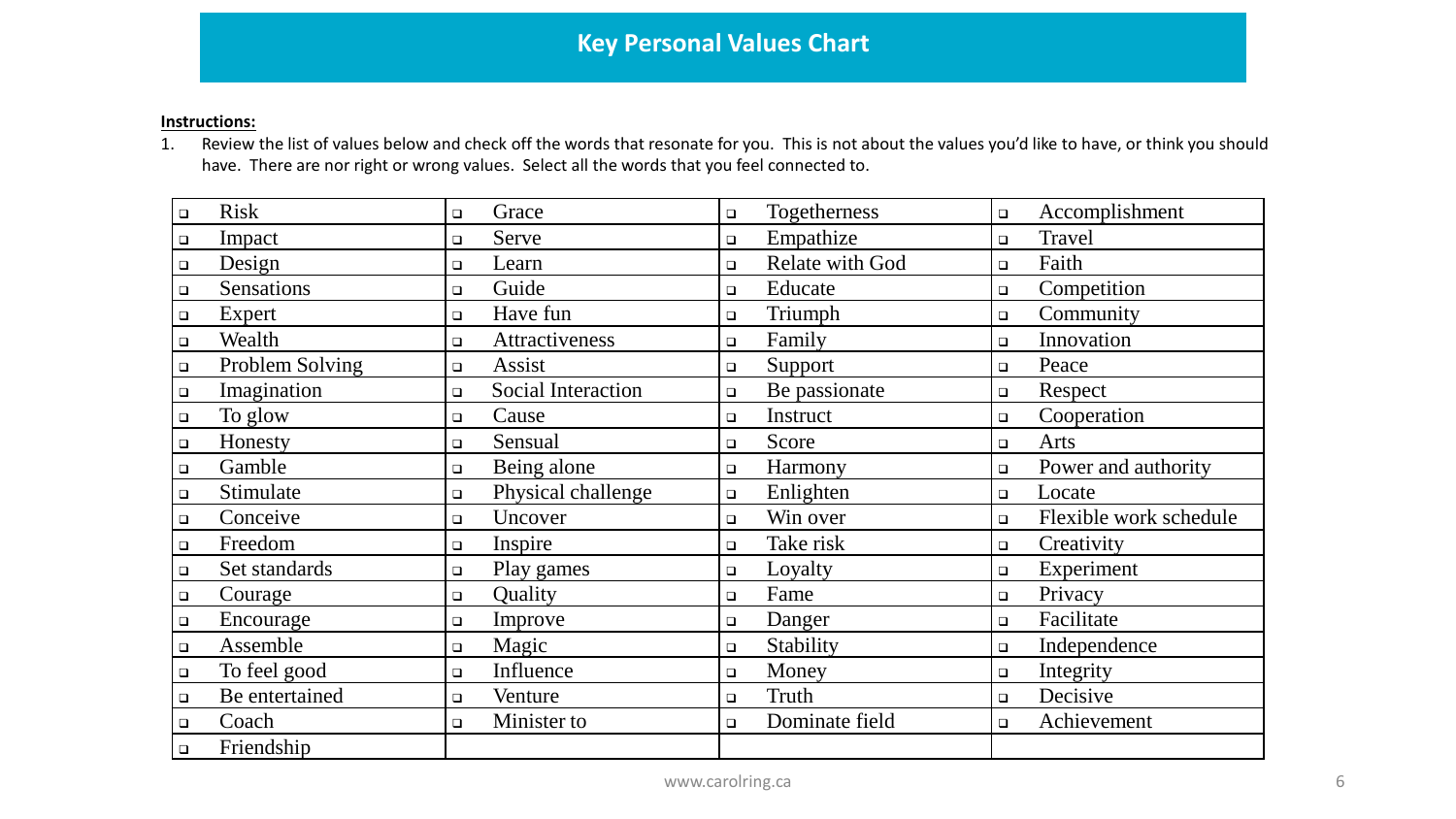#### **Instructions:**

It's very important you follow these steps in order:

- 1. From the list you marked off, look for words that have similar meanings. You'll find there are themes within the words you selected. For example you may have selected integrity, honesty and respect and for you these words have a similar feel. Pick a word and place it on line 1. Find other words from the values you selected that might go with this word. If you have a word that doesn't fit, put it on line 2 and start another theme. You will probably find you have  $4 - 6$  themes
- 2. Once you have your themes described on the left, think about one word (a person, place or thing) that will remind you of this theme. Now you only have 4 – 6 words to remember rather than the entire list.

| <b>Step 1: Grouping Key Values</b> | Step 2: Theme |
|------------------------------------|---------------|
| 1.                                 |               |
| 2.                                 |               |
| 3.                                 |               |
| 4.                                 |               |
| 5.                                 |               |
| 6.                                 |               |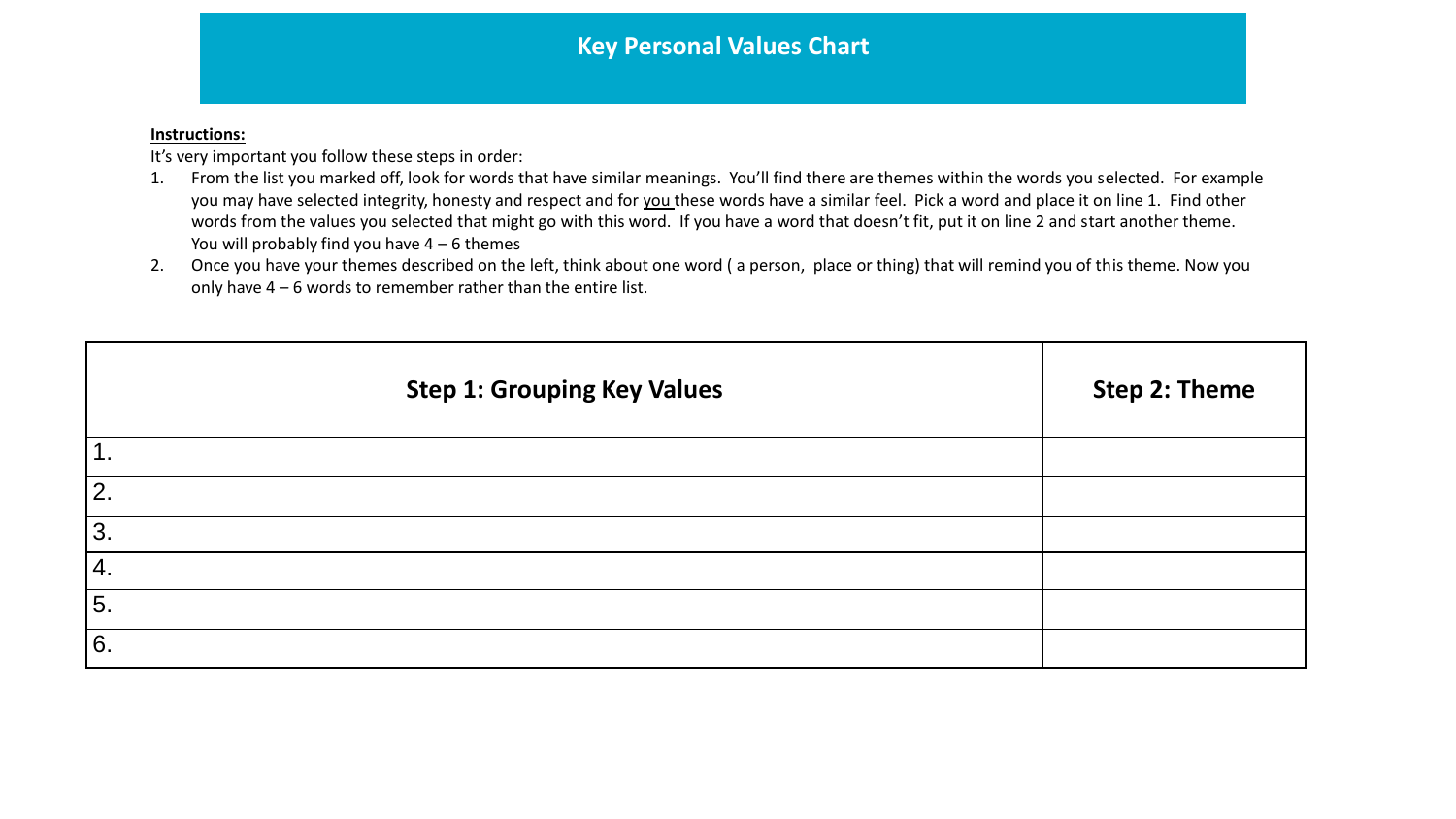### Personal Values Exercise Fuel for Thought

\_\_\_\_\_\_\_\_\_\_\_\_\_\_\_\_\_\_\_\_\_\_\_\_\_\_\_\_\_\_\_\_\_\_\_\_\_\_\_\_\_\_\_\_\_\_\_\_\_\_\_\_\_\_\_\_\_\_\_\_\_\_\_\_\_\_\_\_\_\_\_\_\_\_\_\_\_\_\_\_\_\_\_\_\_\_\_\_\_\_\_\_\_\_\_\_\_\_\_\_ \_\_\_\_\_\_\_\_\_\_\_\_\_\_\_\_\_\_\_\_\_\_\_\_\_\_\_\_\_\_\_\_\_\_\_\_\_\_\_\_\_\_\_\_\_\_\_\_\_\_\_\_\_\_\_\_\_\_\_\_\_\_\_\_\_\_\_\_\_\_\_\_\_\_\_\_\_\_\_\_\_\_\_\_\_\_\_\_\_\_\_\_\_\_\_\_\_\_\_\_ \_\_\_\_\_\_\_\_\_\_\_\_\_\_\_\_\_\_\_\_\_\_\_\_\_\_\_\_\_\_\_\_\_\_\_\_\_\_\_\_\_\_\_\_\_\_\_\_\_\_\_\_\_\_\_\_\_\_\_\_\_\_\_\_\_\_\_\_\_\_\_\_\_\_\_\_\_\_\_\_\_\_\_\_\_\_\_\_\_\_\_\_\_\_\_\_\_\_\_\_

\_\_\_\_\_\_\_\_\_\_\_\_\_\_\_\_\_\_\_\_\_\_\_\_\_\_\_\_\_\_\_\_\_\_\_\_\_\_\_\_\_\_\_\_\_\_\_\_\_\_\_\_\_\_\_\_\_\_\_\_\_\_\_\_\_\_\_\_\_\_\_\_\_\_\_\_\_\_\_\_\_\_\_\_\_\_\_\_\_\_\_\_\_\_\_\_\_\_\_\_ \_\_\_\_\_\_\_\_\_\_\_\_\_\_\_\_\_\_\_\_\_\_\_\_\_\_\_\_\_\_\_\_\_\_\_\_\_\_\_\_\_\_\_\_\_\_\_\_\_\_\_\_\_\_\_\_\_\_\_\_\_\_\_\_\_\_\_\_\_\_\_\_\_\_\_\_\_\_\_\_\_\_\_\_\_\_\_\_\_\_\_\_\_\_\_\_\_\_\_\_

\_\_\_\_\_\_\_\_\_\_\_\_\_\_\_\_\_\_\_\_\_\_\_\_\_\_\_\_\_\_\_\_\_\_\_\_\_\_\_\_\_\_\_\_\_\_\_\_\_\_\_\_\_\_\_\_\_\_\_\_\_\_\_\_\_\_\_\_\_\_\_\_\_\_\_\_\_\_\_\_\_\_\_\_\_\_\_\_\_\_\_\_\_\_\_\_\_\_\_\_



 $\triangleright$  Where in your life are you currently honouring these values?

 $\triangleright$  What could you say no to, now that you're clear about what's important to you?

- $\triangleright$  When you get stressed, get curious about what value of yours in not being honoured.
	- 1. Recognize that it's **temporary**
	- 2. Attempt to **change** it
	- 3. Permanently **leave** the situation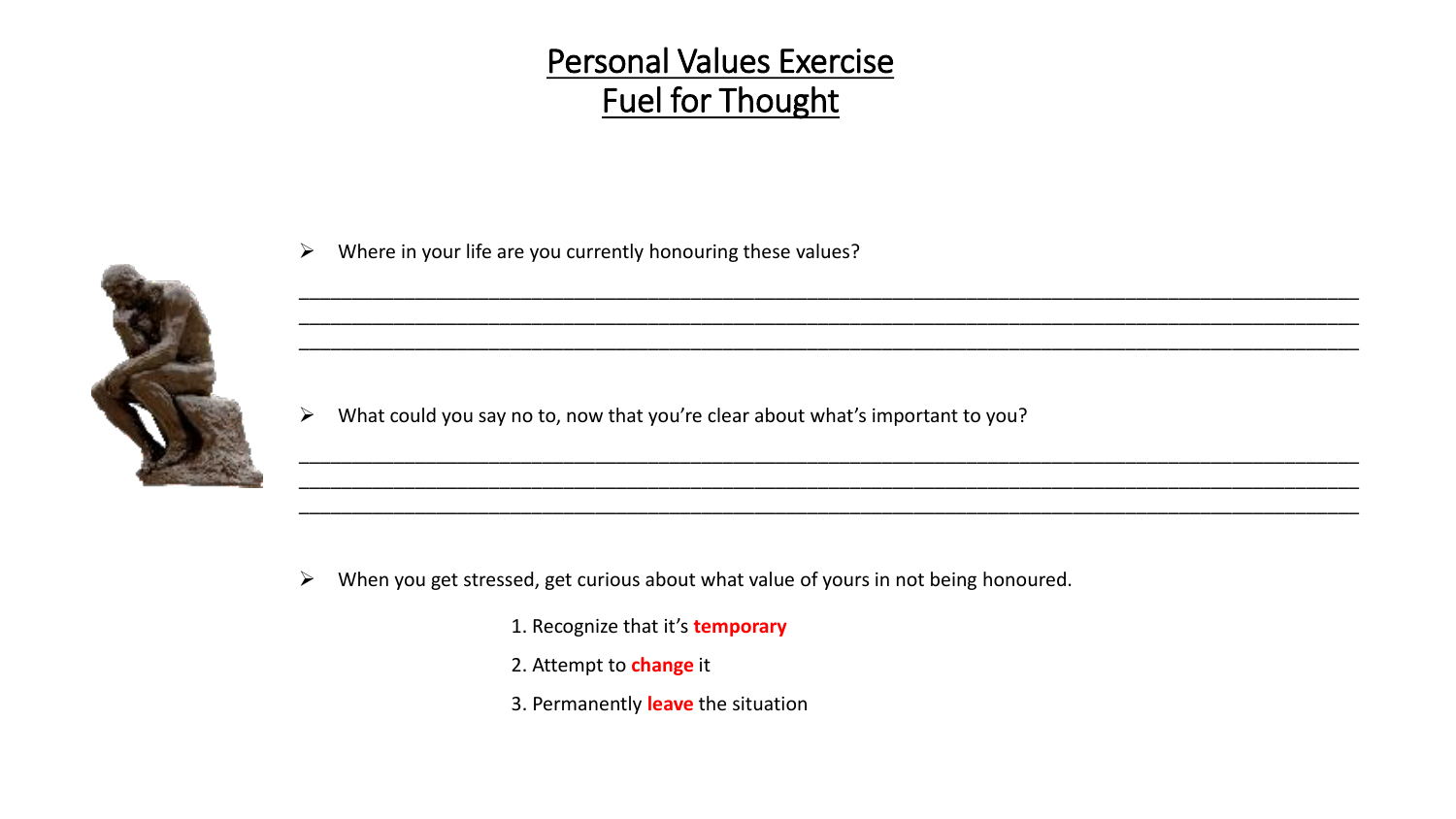## How to Think Positively Big Fuel for Thought



- $\triangleright$  Strive to imagine the **BEST** possible solutions.
- $\triangleright$  Use the concept of a boomerang when brainstorming. Imagine the best possible answer to your problem as you throw the boomerang out there.
- $\triangleright$  Once you have a great idea, reverse engineer it and discover all the things you actually can do to create this solution
- $\triangleright$  Keep your conditioned learnings filed away!
- $\triangleright$  No stickies on the boomerang. Forget about cost, timeliness, lack of resources etc. Boomerangs don't fly with stickies.